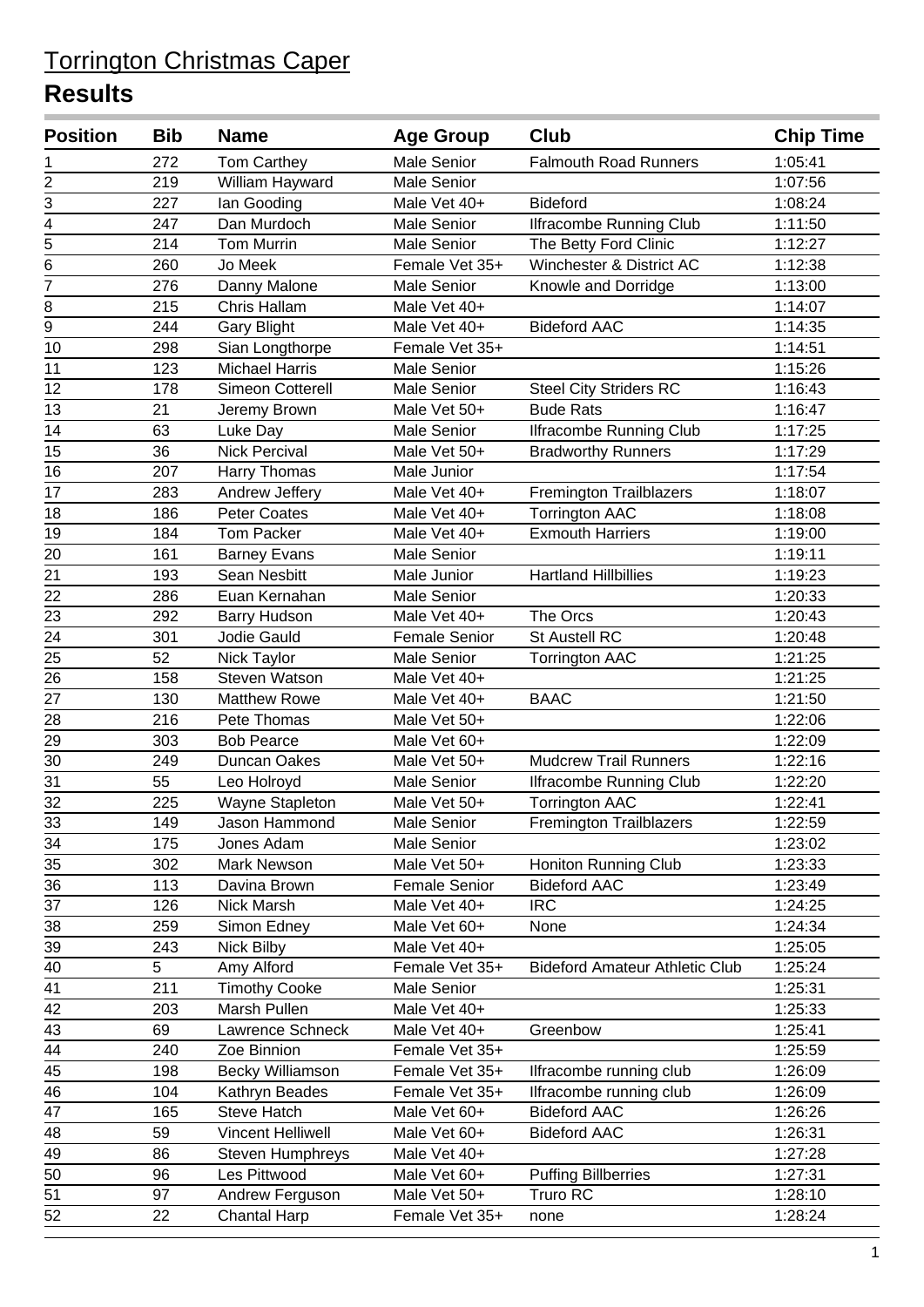| <b>Position</b> | <b>Bib</b>     | <b>Name</b>             | <b>Age Group</b>   | <b>Club</b>                           | <b>Chip Time</b> |
|-----------------|----------------|-------------------------|--------------------|---------------------------------------|------------------|
| 53              | 311            | Sarah Burns             | Female Vet 45+     | <b>East London Runners</b>            | 1:28:28          |
| 54              | 10             | Holly Webbe             | Female Vet 35+     | <b>Bideford Amateur Athletic Club</b> | 1:28:32          |
| 55              | 308            | David Barker            | Male Vet 50+       | Fremington trailblazers               | 1:28:44          |
| 56              | 54             | <b>William Croxford</b> | Male Senior        |                                       | 1:29:03          |
| 57              | 291            | Marilyn Blair           | Female Vet 55+     | <b>Torrington AC</b>                  | 1:29:28          |
| 58              | 261            | Jon Meek                | Male Vet 50+       |                                       | 1:29:33          |
| 59              | 173            | lan Grail               | Male Vet 50+       |                                       | 1:29:40          |
| 60              | 147            | Adam Trace              | <b>Male Senior</b> |                                       | 1:30:09          |
| 61              | 176            | <b>Tim Jones</b>        | Male Vet 60+       | North devon road runners              | 1:30:50          |
| 62              | 156            | <b>Harry Elliott</b>    | <b>Male Senior</b> |                                       | 1:30:55          |
| 63              | 187            | Natasha Cornish         | Female Vet 45+     |                                       | 1:31:08          |
| 64              | 287            | Jeffrey Butler          | Male Vet 50+       | Epsom & Ewell Harriers                | 1:31:32          |
| 65              | 35             | <b>Vicky Percival</b>   | Female Vet 45+     | <b>Bradworthy Runners</b>             | 1:32:07          |
| 66              | 181            | <b>Graham Newton</b>    | Male Vet 60+       | South West veterans AC                | 1:32:25          |
| 67              | 212            | Paul Corthine           | <b>Male Senior</b> | <b>Bude rats</b>                      | 1:32:48          |
| 68              | 30             | Lloyd James             | Male Vet 50+       | Fremington Trailblazers               | 1:32:58          |
| 69              | 300            | Amy Blackburn           | Female Senior      | Mile high                             | 1:33:02          |
| 70              | 267            | James Speak             | <b>Male Senior</b> | Aquabois                              | 1:33:05          |
| 71              | 179            | <b>Richard Luxton</b>   | Male Senior        |                                       | 1:33:11          |
| 72              | 236            | Steven Whitworth        | <b>Male Senior</b> | Ilfracombe running club               | 1:33:32          |
| 73              | 290            | Keith Hoadley           | Male Vet 50+       | torrington aac                        | 1:33:34          |
| 74              | 71             | Ann Lonie               | Female Vet 45+     | <b>Torrington AAC</b>                 | 1:33:37          |
| 75              | 164            | <b>Steve Sanders</b>    | Male Vet 60+       | <b>Bideford aac</b>                   | 1:33:43          |
| 76              | 1              | Louisa Roberts          | Female Vet 35+     | The Orcs                              | 1:34:04          |
| 77              | 306            | John Sleep              | Male Vet 40+       | <b>Bideford AAC</b>                   | 1:34:05          |
| 78              | 315            | Ben Epps                | Male Vet 40+       | Teignbridge Trotters                  | 1:34:28          |
| 79              | 148            | Peter Jennings          | Male Vet 50+       |                                       | 1:34:43          |
| 80              | 88             | <b>Conrad Stevens</b>   | Male Vet 50+       | Torrington                            | 1:35:18          |
| 81              | 182            | Gareth Godwin           | Male Vet 40+       |                                       | 1:35:18          |
| 82              | 79             | Andrew Wooff            | Male Vet 40+       | Ilfracombe Running club               | 1:36:09          |
| 83              | 197            | Nina Hussell            | Female Vet 35+     | Ilfracombe running club               | 1:36:13          |
| $\overline{84}$ | 101            | Daniel Llamosa          | Male Senior        | N/A                                   | 1:36:15          |
| 85              | 250            | Tim Felton              | Male Vet 60+       | Tiverton Harriers                     | 1:36:19          |
| 86              | 229            | Jenny Evans             | Female Vet 45+     | Ilfracombe running club               | 1:36:25          |
| 87              | 248            | David Meardon           | Male Vet 50+       | Hatherleigh runners                   | 1:37:14          |
| 88              | 85             | Simon Oliver            | Male Vet 60+       | Ilfracombe                            | 1:37:16          |
| 89              | 107            | Darren Avery            | Male Vet 40+       |                                       | 1:37:30          |
| 90              | 87             | <b>Grantley South</b>   | Male Vet 50+       | Ilfracombe running club               | 1:37:34          |
| 91              | 9              | <b>Jess Gierke</b>      | Female Vet 45+     | <b>Bideford AAC</b>                   | 1:38:18          |
| 92              | 281            | James Millichope        | Male Vet 40+       |                                       | 1:38:37          |
| 93              | 80             | Joanna Jones            | Female Vet 35+     |                                       | 1:38:54          |
| 94              | 284            | <b>Katie Lowe</b>       | Female Vet 35+     | South London Harriers                 | 1:39:32          |
| 95              | 183            | Roger Wickham           | Male Vet 50+       |                                       | 1:39:47          |
| 96              | 157            | Lizzi Stevenson         | Female Senior      | <b>Bideford AAC</b>                   | 1:40:18          |
| 97              | 210            | Simon English           | Male Vet 40+       | Fremington trailblazers               | 1:40:19          |
| 98              | 33             | <b>Claire King</b>      | Female Vet 45+     | Fremington trailblazers               | 1:40:26          |
| 99              | 41             | Hayley Jollow           | Female Vet 45+     | <b>Bradworthy Runners</b>             | 1:41:12          |
| 100             | 92             | Darren Reed             | Male Vet 40+       |                                       | 1:41:17          |
| 101             | 114            | <b>Standford Susan</b>  | Female Vet 55+     |                                       | 1:41:41          |
| 102             | $\overline{2}$ | Olivia Ellis            | Female Senior      | <b>TAAC</b>                           | 1:42:42          |
| 103             | 201            | Andy North              | Male Vet 60+       | <b>Fremington Trailblazers</b>        | 1:43:21          |
| 104             | 192            | <b>Mark Nesbitt</b>     | Male Vet 60+       | <b>Hartland Hillbillies</b>           | 1:43:44          |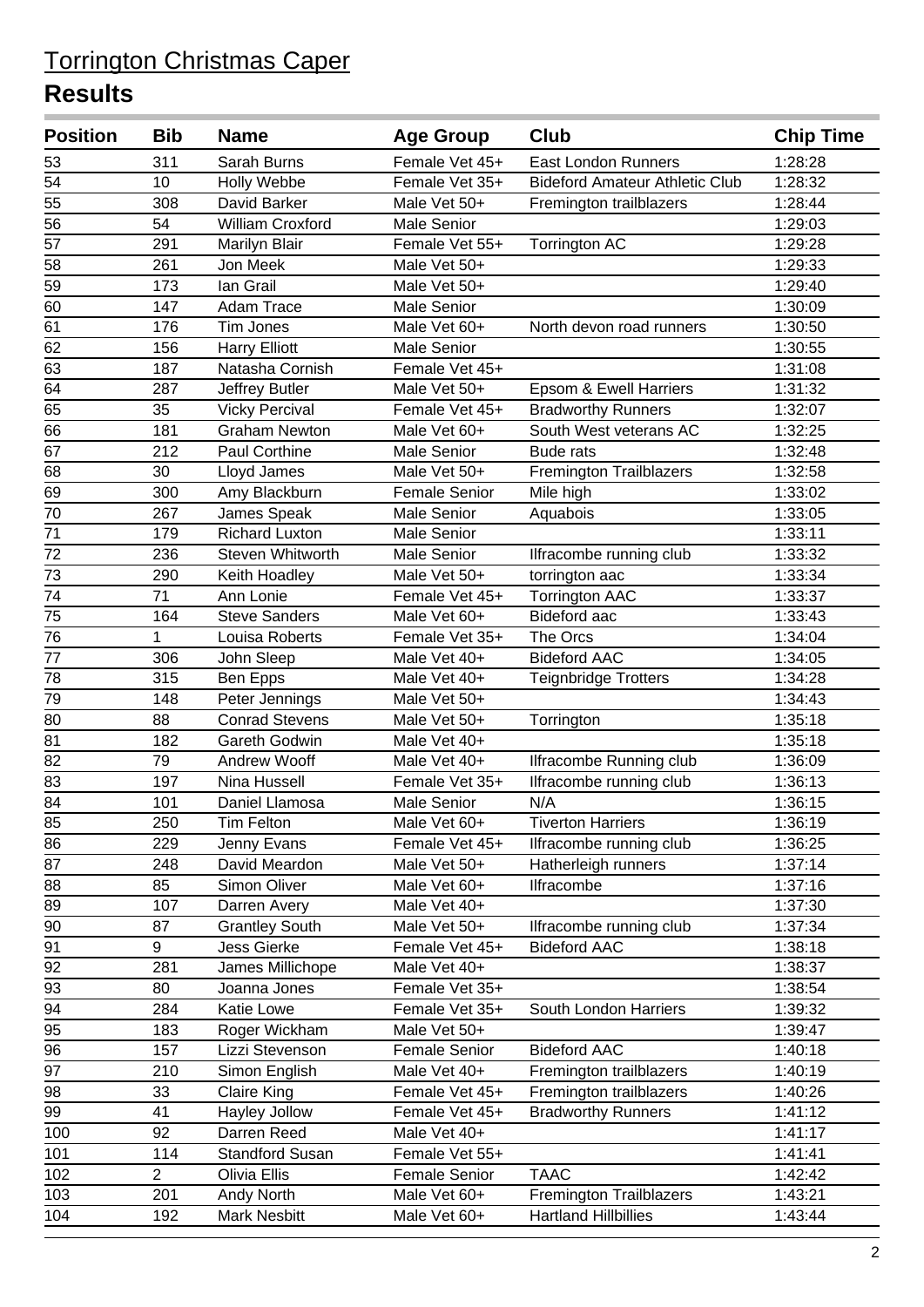| <b>Position</b> | <b>Bib</b> | <b>Name</b>          | <b>Age Group</b>     | <b>Club</b>                      | <b>Chip Time</b> |
|-----------------|------------|----------------------|----------------------|----------------------------------|------------------|
| 105             | 313        | <b>Tim Baker</b>     | Male Vet 40+         | Ilfracombe Running Club          | 1:44:03          |
| 106             | 285        | Philip Buckland      | Male Vet 40+         |                                  | 1:44:09          |
| 107             | 95         | Gary Kemp            | Male Vet 50+         | <b>Ilfracombe Running Club</b>   | 1:44:16          |
| 108             | 61         | Peter Westmacott     | Male Vet 50+         |                                  | 1:44:42          |
| 109             | 62         | Debbie Green         | Female Vet 35+       | Ilfracombe                       | 1:44:43          |
| 110             | 53         | Jo Hedderly          | Female Vet 45+       | <b>Bideford AAC</b>              | 1:44:45          |
| 111             | 194        | Ruth Henry           | Female Vet 55+       | <b>NDRR</b>                      | 1:45:29          |
| 112             | 189        | Katrina Dearson      | Female Vet 45+       |                                  | 1:45:29          |
| 113             | 138        | <b>Nell Gierke</b>   | <b>Female Senior</b> | <b>Bideford AAC</b>              | 1:45:46          |
| 114             | 143        | Paul Skipp           | Male Vet 50+         | <b>Bude rats</b>                 | 1:46:14          |
| 115             | 200        | <b>Neil Garrett</b>  | Male Vet 40+         |                                  | 1:46:43          |
| 116             | 199        | <b>Kate Pates</b>    | Female Vet 35+       | <b>Bude Rats</b>                 | 1:46:43          |
| 117             | 24         | Lucy Foley-Norman    | Female Vet 35+       | <b>Fremington Trailblazers</b>   | 1:46:45          |
| 118             | 296        | Jake Thompson        | Male Senior          |                                  | 1:47:06          |
| 119             | 137        | Pippa Beer           | <b>Female Senior</b> |                                  | 1:47:11          |
| 120             | 84         | Nicola Oliver        | Female Vet 55+       | Ilfracombe RC                    | 1:47:17          |
| 121             | 185        | Kate Wilson          | Female Vet 55+       | Okehampton RC                    | 1:47:17          |
| 122             | 279        | <b>Claire Harris</b> | Female Vet 35+       | <b>Fremington Trailblazers</b>   | 1:47:29          |
| 123             | 124        | Michaela Hillman     | Female Vet 55+       | <b>Torrington AAC</b>            | 1:47:29          |
| 124             | 134        | Lee Meredith         | Male Vet 50+         | Fremington trailblazer           | 1:47:35          |
| 125             | 50         | Mark Richardson      | Male Vet 50+         | <b>Bradworthy runners</b>        | 1:47:51          |
| 126             | 45         | Jeremy Jollow        | Male Vet 50+         | <b>Bradworthy Runners</b>        | 1:47:56          |
| 127             | 294        | Jo Connock           | Female Vet 35+       |                                  | 1:47:57          |
| 128             | 127        | Annie Bover          | Female Vet 35+       | <b>Bude rats</b>                 | 1:48:00          |
| 129             | 304        | <b>Tracy McKay</b>   | Female Vet 45+       |                                  | 1:48:13          |
| 130             | 31         | <b>Terry Gaunt</b>   | Female Vet 55+       | Fremington Trailblazers          | 1:48:22          |
| 131             | 277        | Nicole Whitear       | <b>Female Senior</b> | Torrington amateur athletic club | 1:48:30          |
| 132             | 278        | Jenson Cozens        | Male Senior          |                                  | 1:48:31          |
| 133             | 94         | Vince Irwin          | Male Vet 50+         | Ilfracombe Running Club          | 1:48:39          |
| 134             | 170        | Deborah Freeman      | Female Vet 45+       | Ilfracombe                       | 1:48:40          |
| 135             | 222        | Lee Smale            | Male Vet 50+         | <b>Fremington Trailblazers</b>   | 1:48:42          |
| 136             | 268        | Maryl Steyn          | Female Vet 35+       | <b>Bude RATS</b>                 | 1:48:53          |
| 137             | 273        | Liz Stevens          | <b>Female Senior</b> |                                  | 1:48:54          |
| 138             | 206        | Lizzie Hustwayte     | Female Vet 45+       |                                  | 1:49:03          |
| 139             | 231        | Katharine Donachie   | Female Vet 35+       |                                  | 1:49:03          |
| 140             | 205        | <b>Carol Bourner</b> | Female Vet 45+       |                                  | 1:49:04          |
| 141             | 235        | Melanie Bishop       | Female Vet 35+       |                                  | 1:49:04          |
| 142             | 209        | Ali Griffith         | Female Vet 35+       |                                  | 1:49:04          |
| 143             | 310        | Alison Reed          | Female Vet 35+       |                                  | 1:49:06          |
| 144             | 109        | Katie Baker          | <b>Female Senior</b> | <b>Fremington Trailblazers</b>   | 1:49:28          |
| 145             | 238        | Christopher Dorain   | Male Vet 40+         |                                  | 1:49:35          |
| 146             | 75         | Rachael Pomeroy      | Female Vet 35+       | <b>Bradworthy runners</b>        | 1:49:43          |
| 147             | 174        | Luke Sturtridge      | Male Vet 40+         | Storm Plymouth                   | 1:50:13          |
| 148             | 46         | Paula Kingdon        | Female Vet 55+       |                                  | 1:50:31          |
| 149             | 293        | Kate Morne           | Female Vet 35+       |                                  | 1:51:05          |
| 150             | 262        | Lucy Jay             | Female Vet 55+       |                                  | 1:51:31          |
| 151             | 266        | <b>Mandy Sanders</b> | Female Vet 45+       | <b>TAAC</b>                      | 1:51:31          |
| 152             | 282        | Elizabeth Nabb       | Female Vet 35+       |                                  | 1:51:34          |
| 153             | 232        | Paul Drew            | Male Vet 50+         | None                             | 1:51:51          |
| 154             | 237        | Hoi Lo               | Male Vet 40+         |                                  | 1:52:22          |
| 155             | 169        | Dave Pickard         | Male Vet 60+         | Launceston RR                    | 1:52:40          |
| 156             | 168        | Linda Pickard        | Female Vet 55+       | Launceston RR                    | 1:52:40          |
|                 |            |                      |                      |                                  |                  |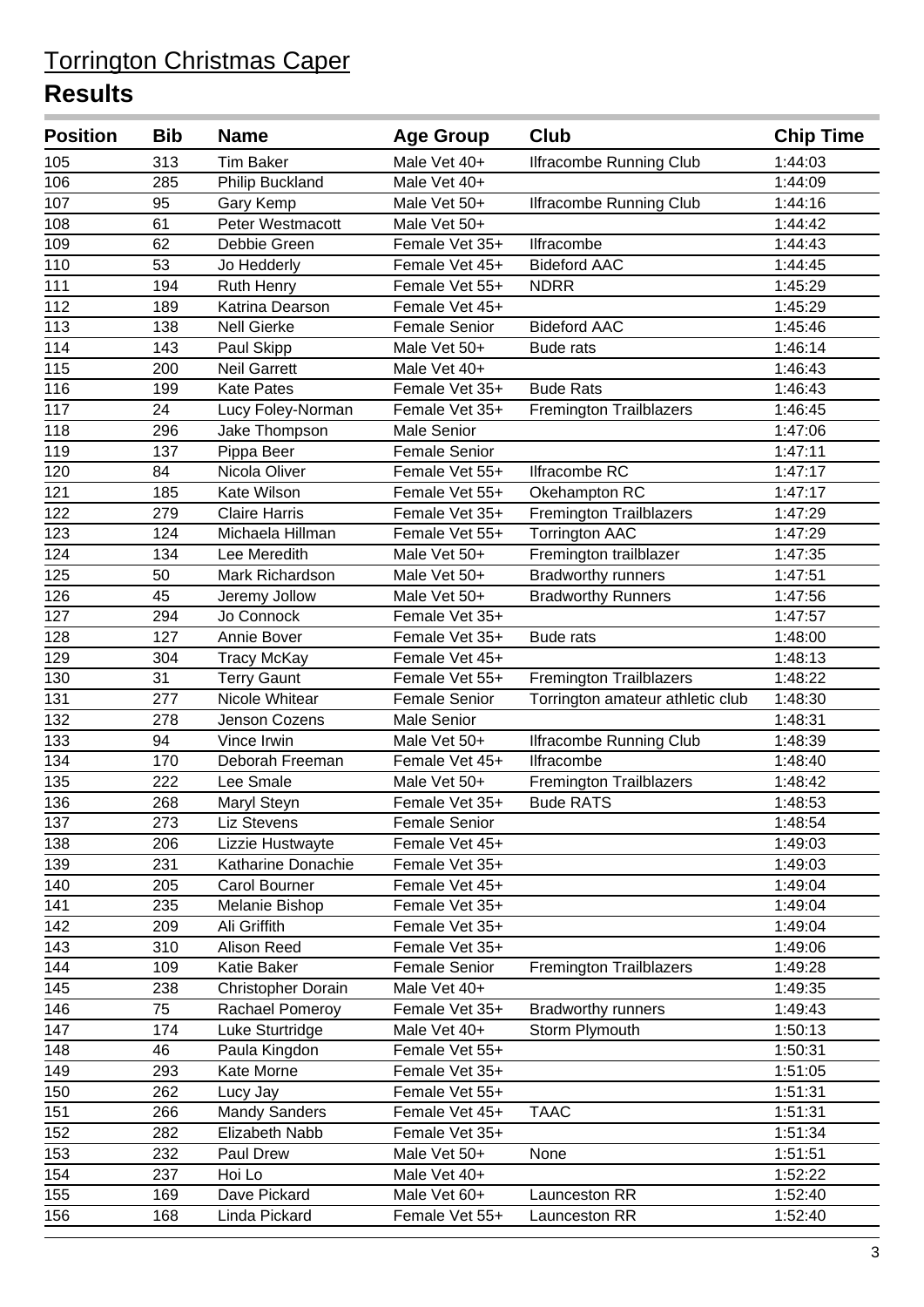| <b>Position</b> | <b>Bib</b> | <b>Name</b>                | <b>Age Group</b>     | <b>Club</b>                    | <b>Chip Time</b> |
|-----------------|------------|----------------------------|----------------------|--------------------------------|------------------|
| 157             | 177        | Hannah Thomas              | <b>Female Senior</b> |                                | 1:53:33          |
| 158             | 204        | Denis Johns                | Male Vet 60+         |                                | 1:54:04          |
| 159             | 309        | Georgina Kelly             | Female Vet 35+       |                                | 1:54:51          |
| 160             | 153        | <b>Tanya Gillett</b>       | Female Vet 45+       | The ORCs                       | 1:54:52          |
| 161             | 152        | <b>Mark Burnett</b>        | Male Vet 50+         | The ORCs                       | 1:54:52          |
| 162             | 146        | <b>Connor Macgillivray</b> | Male Senior          |                                | 1:55:39          |
| 163             | 145        | Elizabeth Macgillivray     | Female Vet 45+       |                                | 1:55:39          |
| 164             | 56         | Sally Tapp                 | Female Vet 35+       | <b>Ilfracombe Running Club</b> | 1:56:15          |
| 165             | 224        | Steven Jackson             | Male Vet 60+         |                                | 1:56:41          |
| 166             | 106        | <b>Chris Carey</b>         | Male Senior          |                                | 1:56:42          |
| 167             | 196        | Paula Wilkinson            | Female Vet 45+       |                                | 1:56:42          |
| 168             | 133        | Dawn Teed                  | Female Vet 55+       | <b>Exmouth Harriers AAC</b>    | 1:56:52          |
| 169             | 144        | Konstantina Samara         | Female Vet 45+       | <b>Bude RATS</b>               | 1:59:58          |
| 170             | 256        | <b>Bethan Bennett</b>      | <b>Female Senior</b> | ndrr                           | 1:59:58          |
| 171             | 15         | Suzanne Brown              | Female Vet 45+       | <b>Bude Rats</b>               | 1:59:59          |
| 172             | 151        | <b>Terry Pooley</b>        | Male Vet 40+         |                                | 1:59:59          |
| 173             | 128        | Karen Hilton               | Female Vet 45+       | bude rats                      | 1:59:59          |
| 174             | 125        | <b>Claire Strong</b>       | Female Vet 35+       | <b>Bude Rats</b>               | 2:00:00          |
| 175             | 140        | <b>Colleen Finn</b>        | Female Vet 35+       | <b>Bude RATs</b>               | 2:00:01          |
| 176             | 112        | <b>Liz Stokes</b>          | Female Vet 35+       | <b>Bude Rats</b>               | 2:00:01          |
| 177             | 60         | Mike Tunney                | Male Vet 50+         | <b>Bude Rats</b>               | 2:00:01          |
| 178             | 275        | Simon Finn                 | Male Vet 40+         | <b>Bude RATs</b>               | 2:00:03          |
| 179             | 305        | <b>Stuart Colwill</b>      | Male Vet 50+         | <b>Bude RATS</b>               | 2:00:04          |
| 180             | 136        | Simon Dowling              | Male Vet 50+         | <b>Bude Rats</b>               | 2:00:06          |
| 181             | 255        | <b>Caroline Bennett</b>    | Female Vet 55+       | ndrr                           | 2:01:14          |
| 182             | 202        | Emma Ruck                  | Female Vet 45+       |                                | 2:01:36          |
| 183             | 188        | <b>Christine Mcnamee</b>   | Female Vet 55+       |                                | 2:01:36          |
| 184             | 299        | <b>Charlie Golder</b>      | <b>Male Senior</b>   |                                | 2:01:58          |
| 185             | 314        | Nancy Rowe                 | <b>Female Senior</b> | The ORCs                       | 2:01:58          |
| 186             | 312        | Jeremy Rowe                | Male Vet 50+         | Just jog Bideford              | 2:01:59          |
| 187             | 8          | Rhona Rowe                 | Female Vet 45+       | Just jog                       | 2:01:59          |
| 188             | 257        | Darren Parish              | Male Senior          |                                | 2:02:10          |
| 189             | 226        | Tracey Day                 | Female Vet 35+       | <b>Bideford</b>                | 2:03:23          |
| 190             | 253        | Anthony Lambert            | Male Vet 50+         |                                | 2:03:44          |
| 191             | 142        | Amy Hawkes                 | Female Vet 45+       | <b>Bideford AAC</b>            | 2:03:45          |
| 192             | 135        | Tim Langmead               | Male Vet 60+         |                                | 2:03:46          |
| 193             | 141        | Pauline Pyke               | Female Vet 45+       |                                | 2:03:47          |
| 194             | 167        | Steve Beer                 | Male Vet 60+         |                                | 2:03:47          |
| 195             | 180        | <b>Tim Cloke</b>           | Male Senior          |                                | 2:04:25          |
| 196             | 120        | Lauren Ohalloran           | <b>Female Senior</b> |                                | 2:04:26          |
| 197             | 307        | Louise Hunter              | Female Vet 35+       |                                | 2:04:26          |
| 198             | 288        | Laura Burton               | Female Vet 35+       |                                | 2:04:37          |
| 199             | 289        | Karen Bowes                | Female Vet 55+       |                                | 2:04:38          |
| 200             | 111        | Nicola Morris              | Female Vet 55+       | <b>Torrington AAC</b>          | 2:04:43          |
| 201             | 32         | <b>Julia Powell</b>        | Female Vet 55+       |                                | 2:05:28          |
| 202             | 26         | <b>Clare Arthur</b>        | Female Vet 35+       | <b>Fremington Trailblazers</b> | 2:05:28          |
| 203             | 38         | <b>Tracy Freame</b>        | Female Vet 55+       | <b>Fremington Trailblazers</b> | 2:06:51          |
| 204             | 213        | Tammy Knox                 | Female Vet 35+       | The orcs                       | 2:06:54          |
| 205             | 220        | Lucy Ord                   | Female Vet 35+       | The orcs                       | 2:06:55          |
| 206             | 49         | Sarah Richardson           | Female Vet 35+       | <b>Bradworthy runners</b>      | 2:06:56          |
| 207             | 265        | <b>Hilary Burnside</b>     | Female Vet 45+       | <b>Fremington Trailblazers</b> | 2:07:19          |
| 208             | 129        | David Proffitt             | Male Vet 60+         | <b>Lliswerry Runners</b>       | 2:07:45          |
|                 |            |                            |                      |                                |                  |